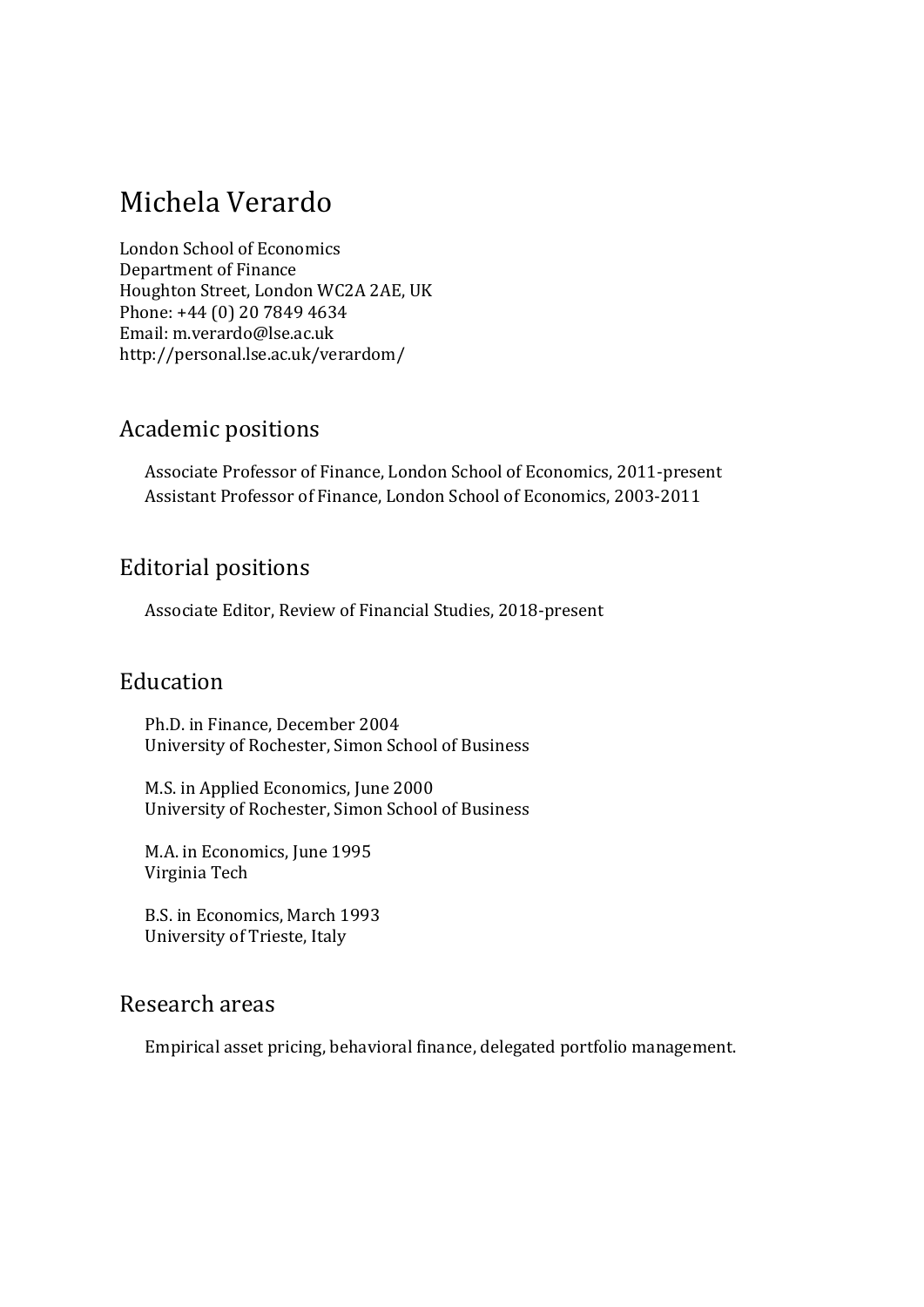### Publications

Heterogeneous Beliefs and Momentum Profits, 2009 *Journal of Financial and Quantitative Analysis* 44, 795‐822. 

Institutional Trade Persistence and Long-term Equity Returns, 2011 with Amil Dasgupta and Andrea Prat *Journal of Finance* 66, 635‐653. 

The Price Impact of Institutional Herding, 2011 with Amil Dasgupta and Andrea Prat *Review of Financial Studies* 24, 892‐925. 

Does Beta Move with News? Firm-specific Information Flows and Learning about Profitability, 2012 with Andrew Patton *Review of Financial Studies* 25, 2789‐2839*.*

Does herding behavior reveal skill? An analysis of mutual fund performance, 2018 with Hao Jiang *Journal of Finance* 73, 2229‐2269. 

#### Working papers and work in progress

Crowded styles and liquidity risk with Alessandro Beber, Michael Brandt, Mathjis Cosemans

Learning from volatility: evidence from mergers and acquisitions with Michelle Lowry

Innovation, Competition, and Prices with Michelle Lowry and Polina Skorova

Heterogeneity among Institutional Investors: Portfolio Choices, Trading Behavior, and Stock Returns 

#### Seminar and conference presentations

Adam Smith Asset Pricing Conference London (2005), Barclays Global Investors London (2005), NBER Behavioral Finance Meetings Chicago (2006), Emory University (2006), University of Rochester (2006), European Finance Association Meeting Zurich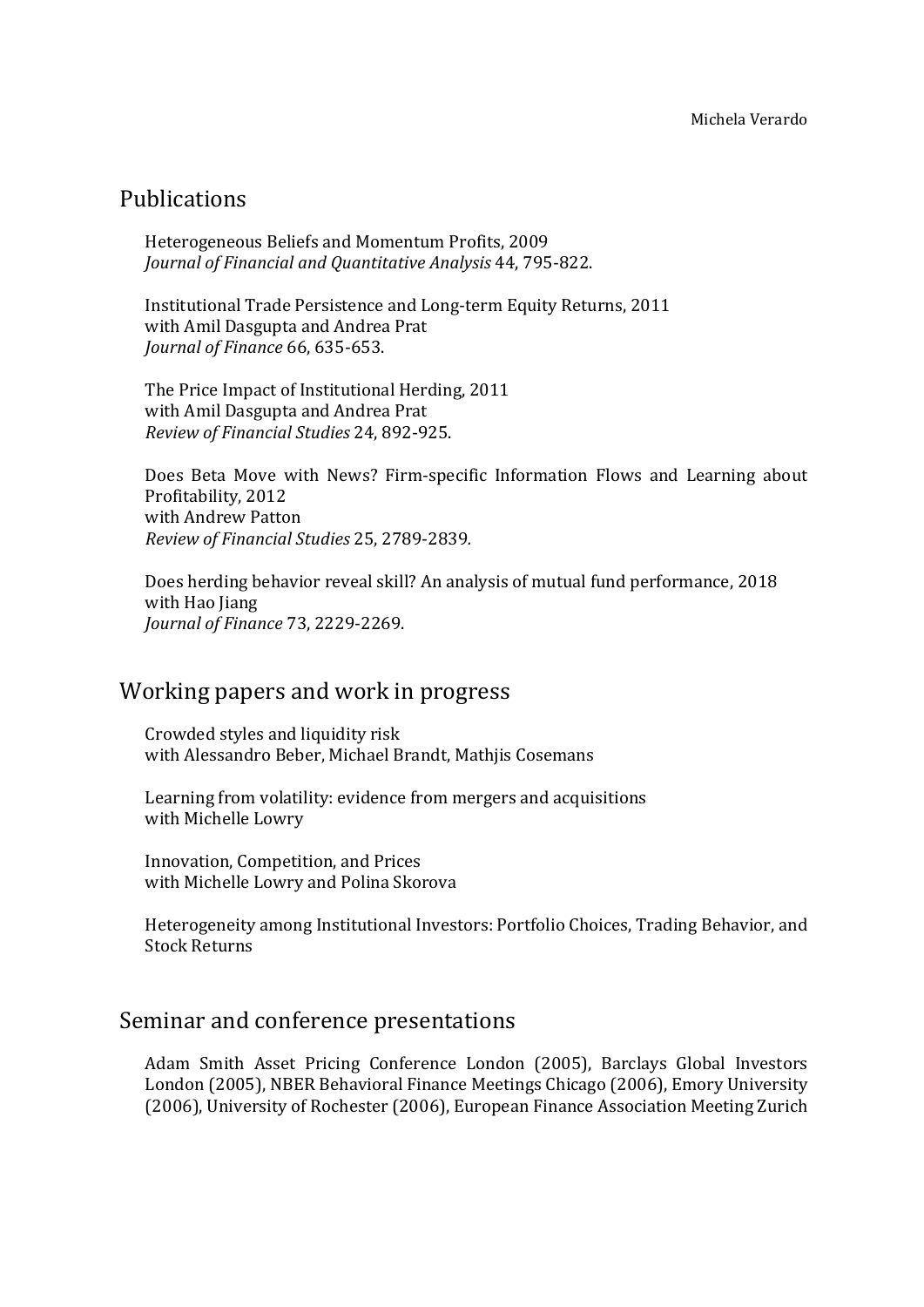(2006), School of Finance and Management SOAS London (2006), University of Warwick (2006), European Financial Management Association Meetings Milan (2009), European Finance Association Meetings Bergen (2009), Citi Annual Global Quantitative Conference London (2009), University of Manchester (2009), University of Exeter (2009), Queen Mary University (2009), Inquire Europe and Inquire UK Spring Seminar Rome (2010), Financial Economics Research Conference at IDC Herzliya (2010), University of Nottingham (2011), University of Amsterdam (2011), SEI Summer Conference at IDC Herzliya(2011), University of Vienna (2012), Western Finance Association Meetings Las Vegas (2012), UCSC Universita' Cattolica Milan (2012), Cass Business School (2013), IESE Barcelona (2013), ESSEC Business School (2013), INEXC conference Paris (2013), University of Reading (2015), Mannheim University (2015), University of Lugano (2015), CFA UK Society London (2015), University of Oslo (2015), University of Kent (2017), Aarhus University (2017)

#### **Discussions**

Second Hedge Fund Conference LSE (May 2004), Adam Smith Asset Pricing Conference London (2005), European Finance Association Meetings Moscow (2005), Agency Conflicts, Liquidity, and Asset Prices Conference at LSE (2006), Paul Woolley Centre conference LSE (2008), European Financial Management Association Meetings Milan (2009), European Finance Association Meetings Bergen (2009), Fifth Annual Hedge Fund Conference at Imperial College London (2010), Adam Smith Asset Pricing Conference London (2011), European Finance Association Meetings Stockholm (2011), American Finance Association Meetings Chicago (2012, two discussions), Financial Economics Research Conference at IDC Herzliya (2012), European Finance Association Meetings Copenhagen (2012), Western Finance Association Meetings Lake Tahoe (2013), Eighth Annual Hedge Fund Conference at Imperial College London (2013), European Finance Association Meetings Vienna (2015), FIRS Conference Lisbon (2016), Financial Economics Research Conference at IDC Herzliya (2018), European Finance Association Meetings Warsaw (2018)

#### Professional activities

#### Reviewer:

Economic Journal, Economica, European Journal of Finance, Finance Research Letters, Financial Review, International Journal of Finance and Economics, Journal of Banking and Finance, Journal of Business and Economic Statistics, Journal of Business Finance and Accounting, Journal of Economic Dynamics and Control, Journal of Empirical Finance, Journal of the European Economic Association, Journal of Finance, Journal of Financial Economics, Journal of Financial and Quantitative Analysis, Management